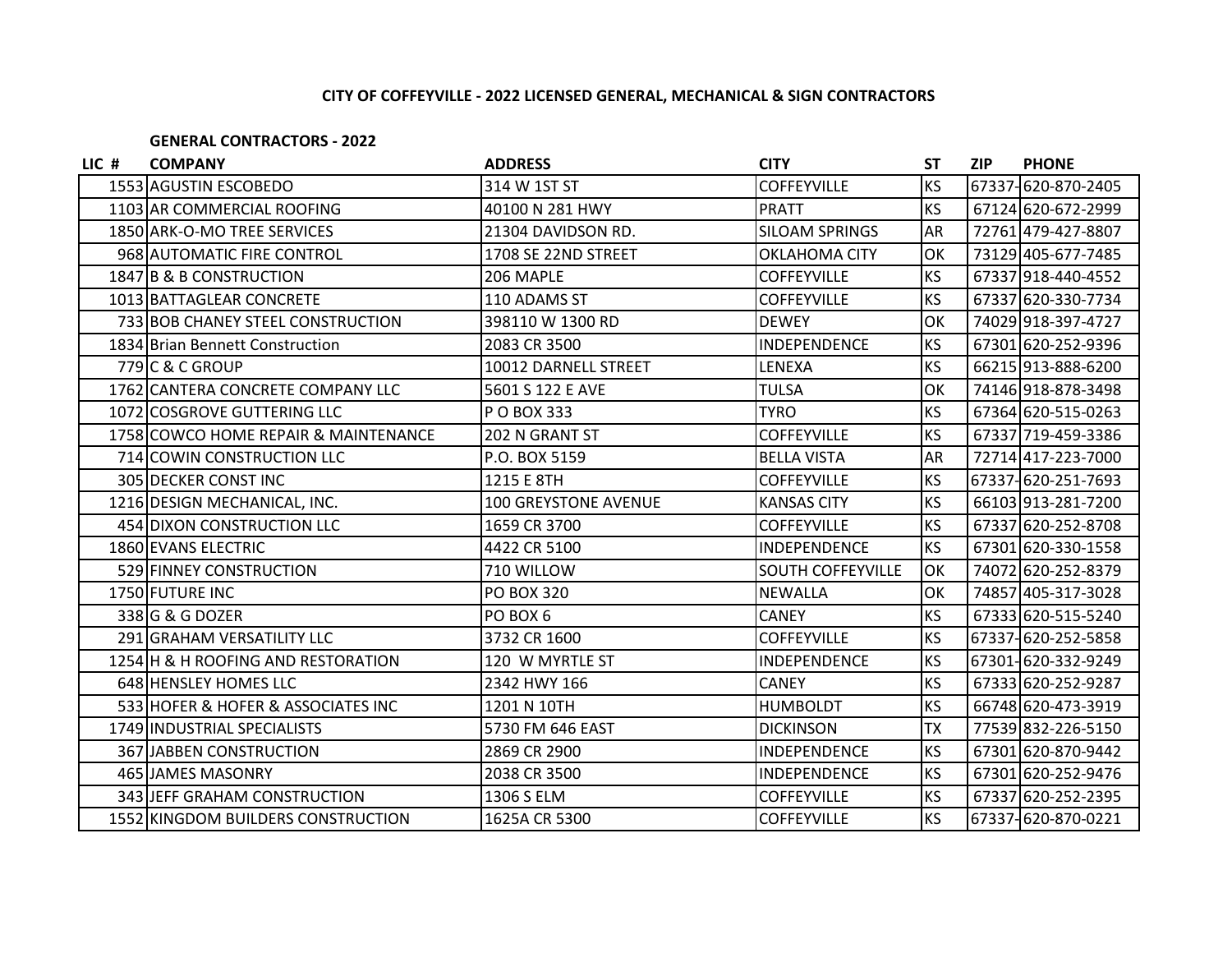| LIC # | <b>COMPANY</b>                      | <b>ADDRESS</b>         | <b>CITY</b>         | ST        | <b>ZIP</b> | <b>PHONE</b>        |
|-------|-------------------------------------|------------------------|---------------------|-----------|------------|---------------------|
|       | 1825 K M CONTRACTOR, LLC            | 711 S 5TH STREET       | INDEPENDENCE        | <b>KS</b> |            | 67301 620-644-7227  |
|       | 1204 KOEHN CONSTRUCTION             | 1111 N 2ND STREET      | <b>FREDONIA</b>     | <b>KS</b> |            | 66736 620-378-3002  |
|       | 1694 LOGAN AND COMPANY INC          | 816 E 10TH             | <b>COFFEYVILLE</b>  | <b>KS</b> |            | 67337 620-948-5098  |
|       | 1725 LOWREY FENCE CO                | PO BOX 6               | LENAPAH             | OK        |            | 74042 918-559-2224  |
|       | 1693 M&M ROOFING CONTRACTING LLC    | 1200 W MAIN ST         | INDEPENDENCE        | <b>KS</b> |            | 67301 620-205-7300  |
|       | 509 MARNELL CONSTRUCTION            | 1012 WEST SIXTH STREET | <b>COFFEYVILLE</b>  | <b>KS</b> |            | 67337 620-252-9429  |
|       | 1859 McCownGordon Construction, LLc | 850 Main St.           | <b>KANSAS CITY</b>  | <b>MO</b> |            | 64105 816-960-1111  |
|       | 623 MCGEE ROOFING LLC               | 1961 NAVAJO RD         | <b>CLAY CENTER</b>  | <b>KS</b> |            | 67432 785-632-6357  |
|       | 1688 MIDWEST FENCE NEOK, LLC        | PO BOX 194             | LENAPAH             | OK        |            | 74042 918-914-3132  |
|       | 441 MID-CONTINENTAL RESTORATION     | 401 E HUDSON           | <b>FORT SCOTT</b>   | <b>KS</b> |            | 66701 620-223-3700  |
|       | 354 MULLER CONSTRUCTION INC         | PO BOX 1235            | COFFEYVILLE         | <b>KS</b> |            | 67337-620-251-2020  |
|       | 1771 MULTI-CRAFT CONTRACTORS, INC.  | 2810 N LECOMPTE        | SPRINGFIELD         | <b>MO</b> |            | 65803 417-351-3516  |
|       | 1430 MYERS CONSTRUCTION             | 3304 W 2ND STREET      | <b>COFFEYVILLE</b>  | <b>KS</b> |            | 67337 918-500-0484  |
|       | 550 NABHOLZ CONSTRUCTION CORP       | P O BOX 2090           | CONWAY              | <b>AR</b> |            | 72033 501-505-5121  |
|       | 954 NPL CONSTRUCTION                | 1120 NW 24 RD          | <b>TOPEKA</b>       | <b>KS</b> |            | 66608 785-232-0034  |
|       | 1689 O & B PROJECTS LLC             | 326 N 19TH             | <b>FREDONIA</b>     | <b>KS</b> |            | 66736 620-288-0454  |
|       | 1020 READY ROOFER INC               | P O BOX 554            | <b>GARDEN CITY</b>  | <b>KS</b> |            | 67846 620-277-3313  |
|       | 366 REMEDIATION SERVICES INC        | 2735 S 10TH            | <b>INDEPENDENCE</b> | KS        |            | 67301 620-331-1200  |
|       | 1696 ROSS GROUP CONSTRUCTION        | PO BOX 690960          | <b>TULSA</b>        | OK        |            | 74169 405-264-2238  |
|       | 1861 ROYALTY HOME IMPROVEMENTS      | 5134 CR 2600           | <b>LIBERTY</b>      | <b>KS</b> |            | 67351 620-870-1428  |
|       | 1724 RTF PROJECT SERVICES, LLC      | 1402 WATER STREET      | <b>LECOMPTE</b>     | LA        |            | 71346 318-776-6197  |
|       | 323 SHELTON CONSTRUCTION            | 2101 JACKSON RD        | <b>EDNA</b>         | <b>KS</b> |            | 67342-918-559-2031  |
|       | 1783 SHILOH CONSTRUCTION            | 2670 60TH ROAD         | <b>THAYER</b>       | <b>KS</b> |            | 66776 620-4223-4671 |
|       | 462 SOUTH ROOFING AND CONTRACTING   | 1704 W MAIN            | INDEPENDENCE        | KS        |            | 67301 620-331-1475  |
|       | 315 TINDLE CONSTRUCTION INC         | 933 FILLMORE           | <b>FREDONIA</b>     | <b>KS</b> |            | 66736 620-378-2046  |
|       | 1175 TRIAD, INC,                    | 2929 SW 40 HWY         | <b>BLUE SPRINGS</b> | <b>MO</b> |            | 64015 855-855-8742  |
|       | 1259 TRI-STAR UTILITIES             | P.O. BOX 903           | INDEPENDENCE        | <b>KS</b> |            | 67301 620-331-7159  |
|       | 1167 TRI-STATE BUILDING             | 816 E JEFFERSON STREET | <b>PITTSBURG</b>    | <b>KS</b> |            | 66762 620-231-5260  |
|       | 1112 TRI-STATE CARPORTS             | 336 RIVER END LANE     | <b>DOBSON</b>       | <b>NC</b> |            | 27017 877-494-2997  |
|       | 1848 VANGUARD BUILDERS              | 22201 E 71ST ST.       | <b>BROKEN ARROW</b> | OK        |            | 74014 918-355-5544  |
|       | 769 VINTAGE CONSTRUCTION            | 400 S BROADWAY         | <b>WICHITA</b>      | <b>KS</b> |            | 67202 316-267-2281  |
|       | 1588 WHISTLER DAN MARK LLC          | 305 E. MAIN            | INDEPENDENCE        | KS        |            | 67301 620-331-2752  |
|       | 732 WRAY ROOFING                    | 1521 NW 36 ST          | <b>NORTH NEWTON</b> | KS        |            | 67117 316-283-6840  |